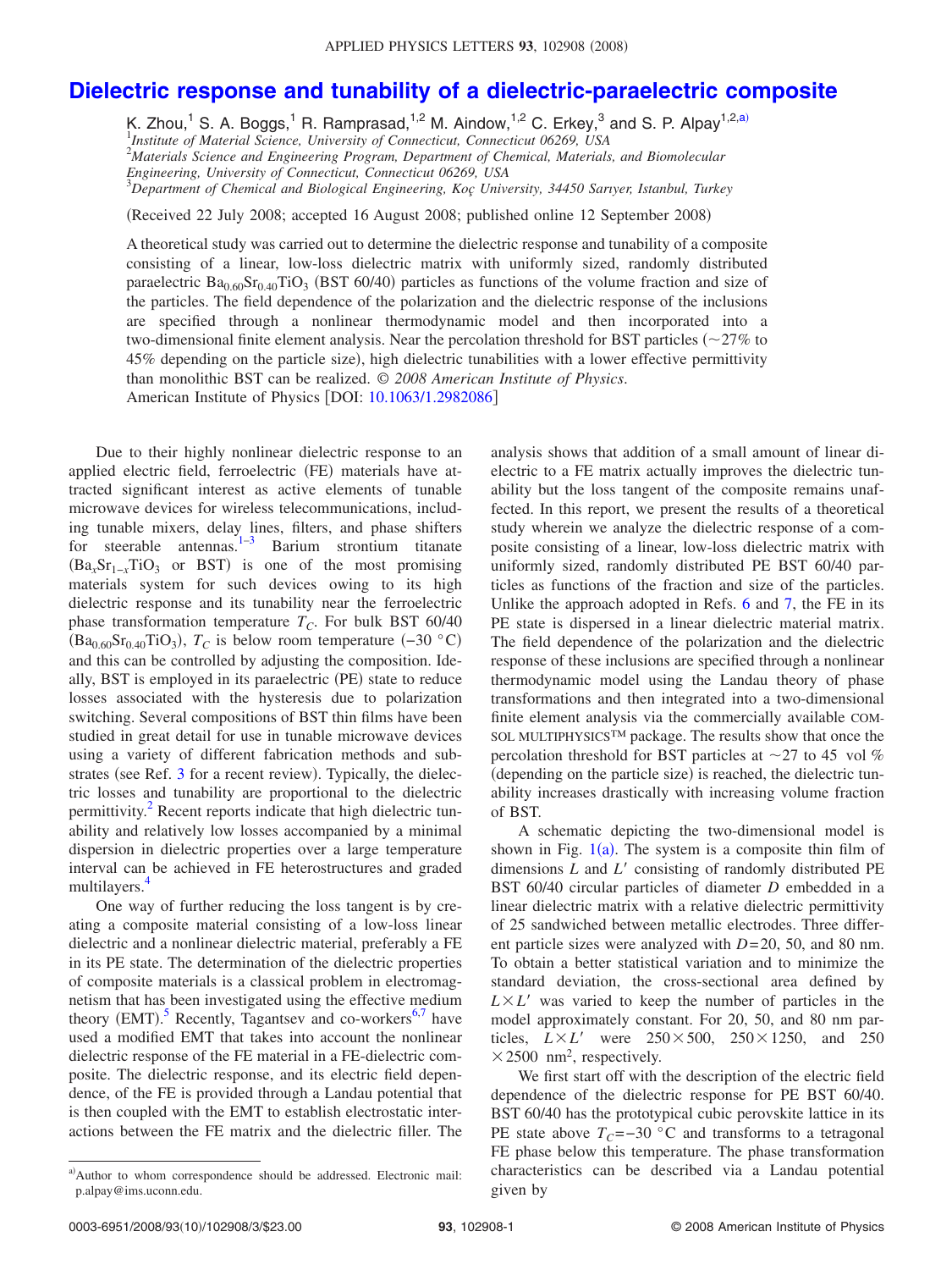<span id="page-1-0"></span>

FIG. 1. (Color online) (a) Schematic of a composite material comprised of BST particles in a linear dielectric matrix, (b) electric field distribution within the composite shown in (a), the scale is in  $V/m$ , (c) electric field distribution, and (d) electric polarization distribution along section AA' in  $(b)$ .

$$
F(P,T,E) = F_0 + \frac{1}{2}aP^2 + \frac{1}{4}bP^4 + \frac{1}{6}cP^6 - EP,
$$
 (1)

where  $P$  is the polarization,  $T$  is the temperature,  $E$  is the applied electric field,  $F_0$  is the energy in the PE state, and *a*, *b*, and *c* are the dielectric stiffness coefficients. The temperature dependence of *a* is given by the Curie–Weiss law  $a = (T - T_C)/\varepsilon_0 C$  where *C* is the Curie–Weiss constant and  $\varepsilon_0$ is the permittivity of free space. We shall assume that the BST inclusions are embedded in a compliant linear dielectric matrix and are stress free. The electric field dependence of the polarization follows from the equation of state such that

<span id="page-1-1"></span>
$$
\frac{\partial F(P,T,E)}{\partial P} = 0 = aP_0 + bP_0^3 + cP_0^5 - E,\tag{2}
$$

<span id="page-1-2"></span>where  $P_0(E)$  is the equilibrium polarization at a given field *E*. The relative dielectric response parallel to the applied electric field and its tunability are given by

$$
\varepsilon_r(E) = \left[ \varepsilon_0 \frac{\partial^2 F(P, T, E)}{\partial P^2} \right]^{-1} = \frac{1}{\varepsilon_0(a + 3bP_0^2 + 5cP_0^2)},\tag{3}
$$

$$
\eta(E) = \frac{\varepsilon_r(E=0) - \varepsilon_r(E)}{\varepsilon_r(E=0)}.\tag{4}
$$

For BST 60/40, the relevant Curie temperature, the Curie– Weiss constant, and the higher order Landau dielectric coefficients in SI units are  $T_c = -30$  °C,  $C = 1.34 \times 10^5$ ,  $b = 8.64$  $\times 10^6 \times (T - 175) + 3.36 \times 10^9$ , and *c*=2.38×10<sup>9</sup> (compiled from Refs.  $8$  and  $9$ ]. Using Eqs.  $(2)$  $(2)$  $(2)$  and  $(3)$  $(3)$  $(3)$ , the dielectric response and its electric field dependence can be calculated. At RT  $(=25 \degree C)$ , this results in the well known bell-shaped curve typical for a FE material in its PE state (not shown).

For numerical modeling we use the nonlinear, time dependent Laplace equation realized in the COMSOL MULT-IPHYSICS™ finite element toolbox. To construct the composite material, randomly positioned circles of diameter *D* representing BST particles are inserted into a rectangular dielectric matrix of dimensions *L* and *L*. To calculate the effective dielectric response for the composite material, the built-in electrostatic module of COMSOL is employed that utilizes a two-dimensional Laplace relation given by  $\nabla$ *[* $\varepsilon_0 \varepsilon_r \nabla V(x, y)$ ]=0 to determine the local potential  $V(x, y)$ within a single mesh.

The model is first run for the geometry as illustrated in Fig.  $1(a)$  $1(a)$ . Direct time dependent solver in the COMSOL package is then used to obtain a transient analysis, with tested time steps and tolerances. Figure  $1(b)$  $1(b)$  shows the electric field contour plot for an applied electric field *E* and a corresponding potential *V*. Due to the abrupt change of dielectric response at the boundary between the BST particles and the matrix, the electric field and polarization vary greatly. In Fig.  $1(c)$  $1(c)$ , the electric field is plotted along a section denoted AA'. From the straightforward application of the relevant Maxwell equations and the boundary condition corresponding to the continuity of the dielectric displacement at the dielectric/PE interface, one can conclude that due to the large difference between the dielectric response of the particles and the matrix, the electric field inside BST particles will be much lower than outside. The same result is demonstrated in Fig.  $1(d)$  $1(d)$  where the polarization profile along AA' is plotted.

To examine the effect of the size of the PE particles on the overall dielectric response and tunability, we simulated three series of composites with particle diameters *D*= 20, 50, and 80 nm. The effective small-signal dielectric response is calculated from the total energy of the system, i.e., the numerical integration of the local dielectric displacements and electrical fields. Figure [2](#page-2-9) shows the result of composite relative dielectric response as a function of BST volume fraction and particle size. When the volume fraction is below the percolation threshold, all three of these composites show a linear dielectric response; above the percolation threshold, the response increases sharply and nonlinearly in each case. The percolation limits for the composites with 20, 50, and 80 nm particles were determined from Fig. [2](#page-2-9) to be 45%, 37%,